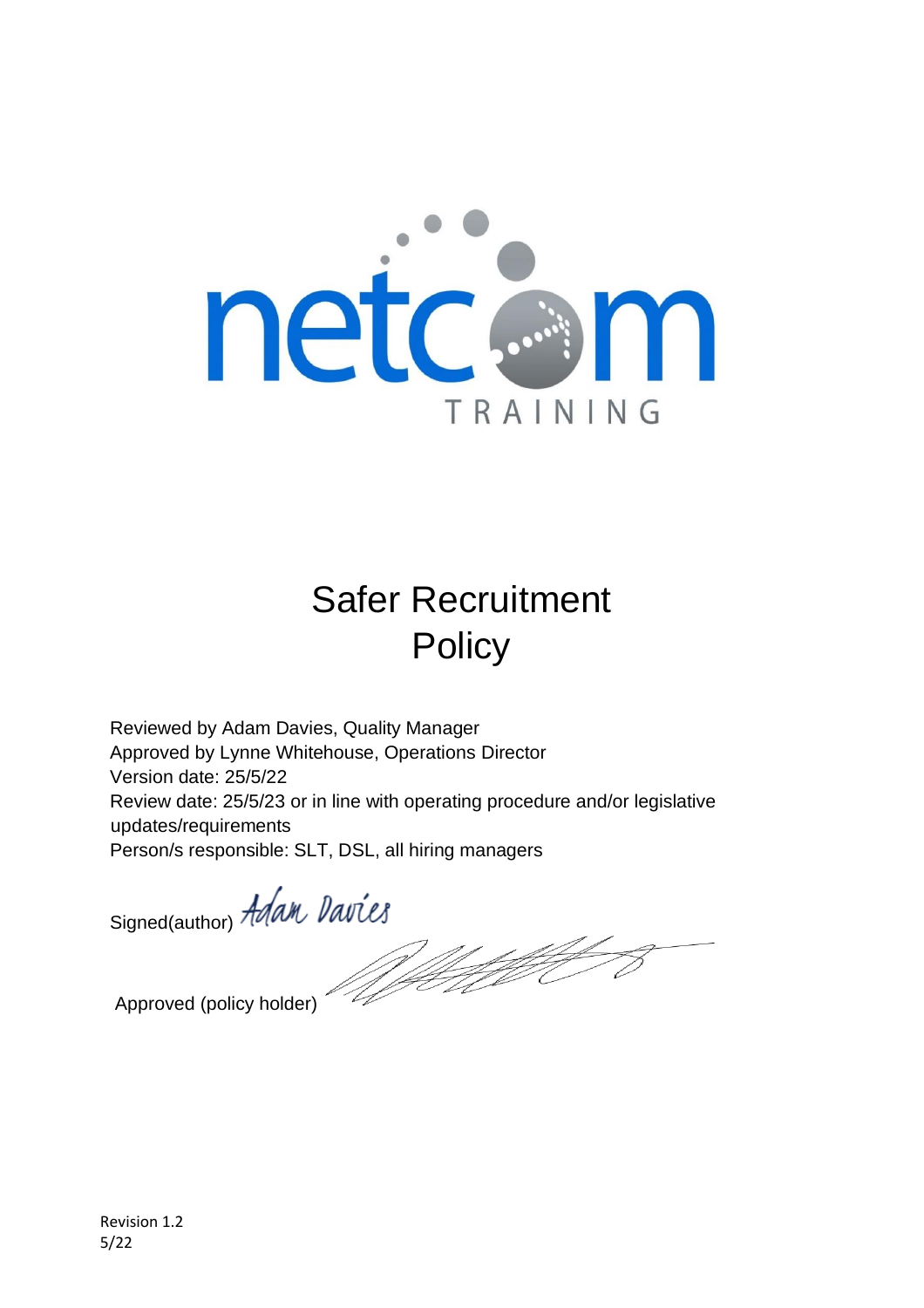# **Safer Recruitment Policy**

#### **Introduction and Purpose of Policy**

Netcom Training Ltd is committed to ensuring the best possible environment for the learners in its care. The Safeguarding and duty of care and welfare of learners is our highest priority.

1. Netcom Training Ltd aims to recruit staff that share and understand our commitment and to ensure that no job applicant is treated unfairly by reason of a protected characteristic as defined within the Equality Act 2010.

All queries on the Application Form and recruitment process must be directed to the Senior Operations Manager, Lynne Whitehouse.

## **Scope of this Policy**

This policy refers and applies to staff directly recruited and employed by Netcom Training Ltd including Volunteers.

In the case of agency or contract workers, Netcom Training Ltd shall obtain written confirmation from the agency or company that it has carried out the appropriate checks.

Any staff who TUPE transfer into Netcom Training Ltd staff, will be required to undertake the statutory requirements with regard to safer recruitment checks.

## **The Application Form**

Netcom Training Ltd will only accept applications from candidates completing the relevant Application Form in full.

Netcom Training Ltd will make candidates aware that all posts in the Company involve some degree of responsibility for safeguarding, although the extent of that responsibility will vary according to the nature of the post. Candidates for employed posts will receive a Job Description and Person Specification for the role applied for.

As the position for which candidates are applying involves substantial opportunity for access to our learners, it is important that applicants provide Netcom Training Ltd with legally accurate answers. Upfront disclosure of a criminal record may not debar a candidate from appointment as we shall consider the nature of the offence, how long ago and at what age it was committed and any other relevant factors. Information should be submitted in confidence enclosing details in a separate sealed envelope which will be seen and then destroyed by the Senior Operations Manager. If candidates would like to discuss this beforehand, they are asked to please telephone in confidence the Senior Operations Manager for advice.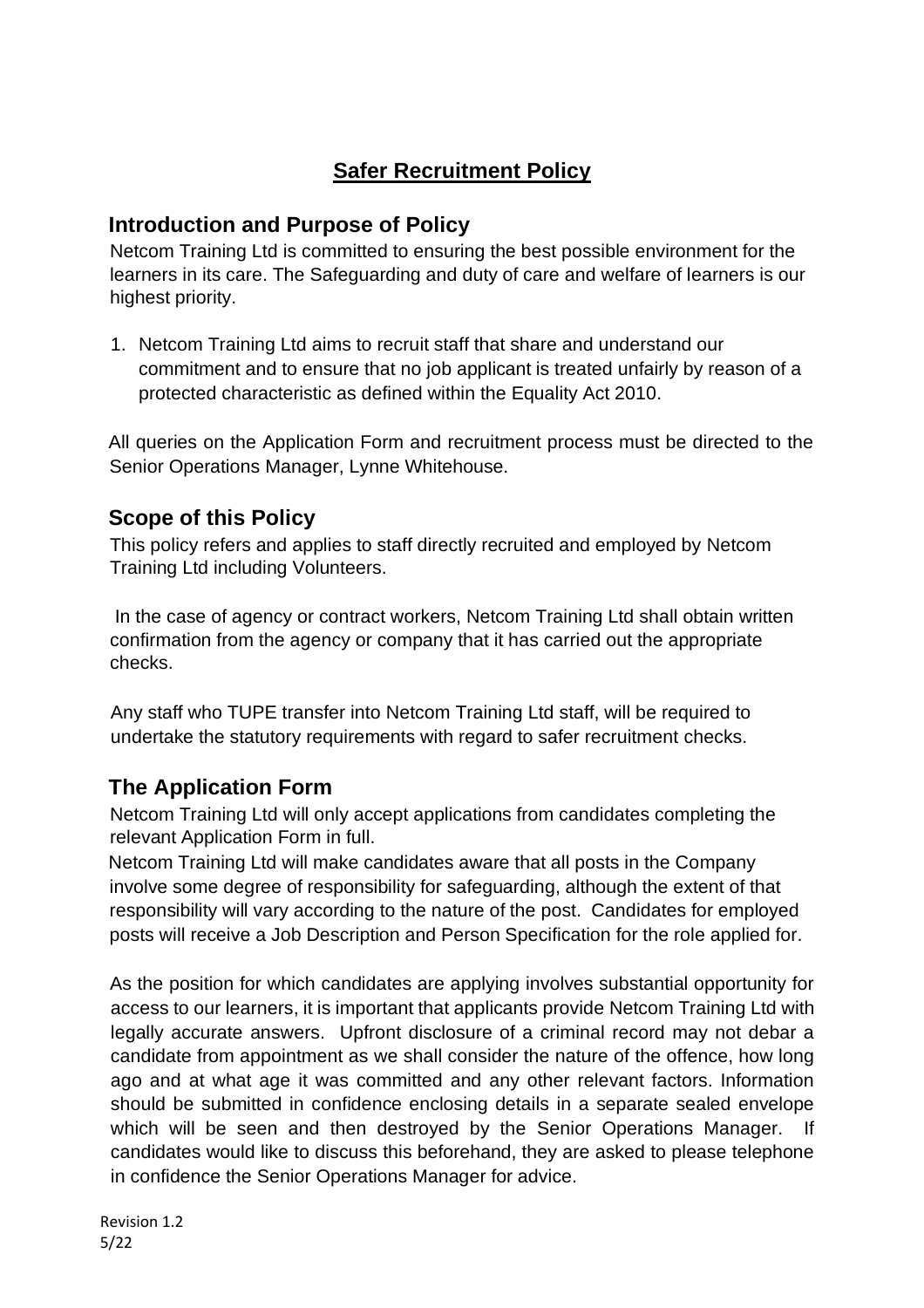Any unspent convictions, cautions, reprimands, or warnings must be disclosed to the Company. However, amendments to the Exceptions Order 1975 (2013) provide that certain spent convictions and cautions are 'protected' and are not subject to disclosure to employers and cannot be taken into account. Guidance and criteria on the filtering of these cautions and convictions can be found at the Disclosure and Barring Service website.

The successful applicant will be required to complete a Disclosure Form from the Disclosure and Barring Service ("DBS") for the position. Failure to declare any convictions (that are not subject to DBS filtering) may disqualify a candidate for appointment or result in summary dismissal if the discrepancy comes to light subsequently.

Netcom Training Ltd will require two referees from previous employment. Where the candidate has no previous employment history, the Company may request character references which may include references from the candidate's school or university.

All candidates should be aware that provision of false information is an offence and could result in the application being rejected or summary dismissal by the Company if they have been appointed, and a possible referral to the police and/or DBS.

#### **Invitation to Interview**

Netcom Training Ltd will short list applicants according to the relevance and applicability of their professional attributes and personal qualities to the role. Shortlisted applicants will then be invited to attend a formal interview at which his/her relevant skills and experience will be discussed in more detail.

All formal interviews will include an interview with the Senior Operations Manager (or a delegated member of the Senior Leadership Team) and the Line Manager for the role. At least one of the interviews will be with a member of staff who has undertaken safer recruitment training.

The interviewers involved will be required to state any prior personal relationship or knowledge of any of the candidates and a judgement will be made by the Senior Operations Manager (or the member of the Senior Leadership Team leading the interviews) as to whether or not an interviewer should withdraw. Should the Senior Operations Manager (or lead interviewer) have a conflict of interest, the delegated deputy lead interviewer shall decide whether he/she should withdraw.

The interview will be conducted in person and the areas which it will explore will include suitability to work with our learners.

All candidates invited to interview must bring documents confirming any educational and professional qualifications that are necessary or relevant for the post (e.g., the original or certified copy of certificates, diplomas etc). Where originals or certified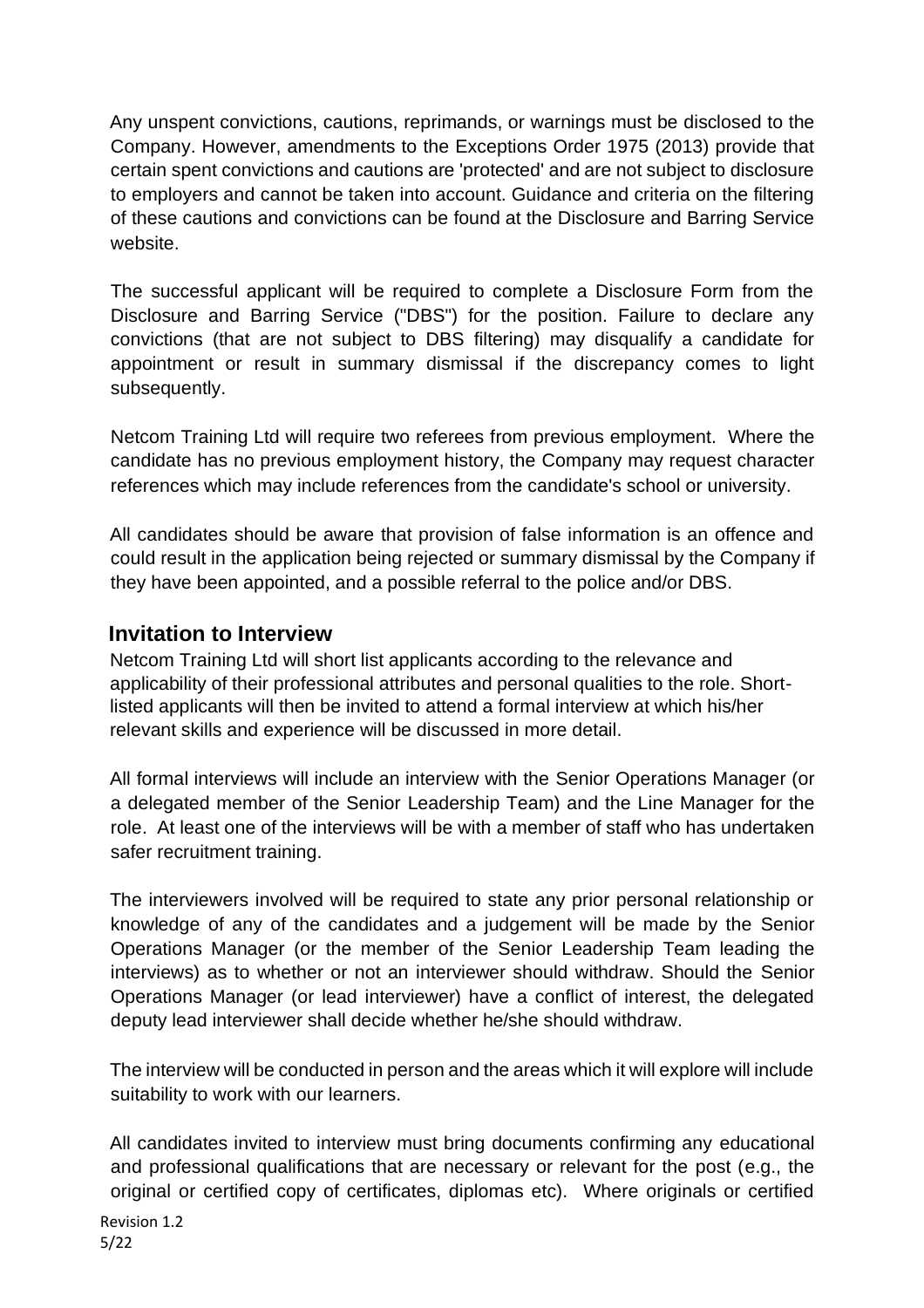copies are not available for the successful candidate, written confirmation of the relevant qualifications must be obtained by the candidate from the awarding body.

- 12. The Company requests that all candidates invited to interview also bring proof of ID with them:
	- 1. The company will follow the DBS 3-route identity checking process to validate the name, date of birth and address provided by the applicant in the application form
	- 2. Where appropriate any documentation evidencing a change of name.
	- 3. Where the candidate is not a citizen of a country within the European Economic Area or Switzerland, proof of entitlement to work and reside in the UK.

*Please note that originals of the above are necessary. Photocopies or certified copies are not sufficient.* 

Candidates with a disability who are invited to interview should inform the Company of any necessary reasonable adjustments or arrangements to assist them in attending the interview.

## **Conditional Offer of Appointment: Pre-Appointment Checks**

Any offer to a successful candidate will be conditional upon:

- 1. Verification of identity and qualifications including, where appropriate, evidence of the right to work in the UK
- 2. A satisfactory DBS check and if appropriate, a check of the Barred List maintained by the DBS
- 3. Verification of professional qualifications, where appropriate
- 4. Where the successful candidate has worked or been resident overseas such checks and confirmations as the Company may consider appropriate so that any relevant events that occurred outside the UK can be considered

It is the company's practice that a successful candidate must complete a preemployment health questionnaire. The information contained in the questionnaire will then be held by the Company in strictest confidence. This information will be reviewed against the specific requirements of the Job Description and the Person Specification for any particular role. Netcom Training Ltd is aware of its duties under the Equality Act 2010. No job offer will be withdrawn without first consulting with the applicant, considering medical evidence and considering reasonable adjustments.

#### **References**

The Company retains the option to seek references for shortlisted candidates and may approach previous employers for information to verify particular experience or qualifications before interview. If the candidate does not wish the Company to take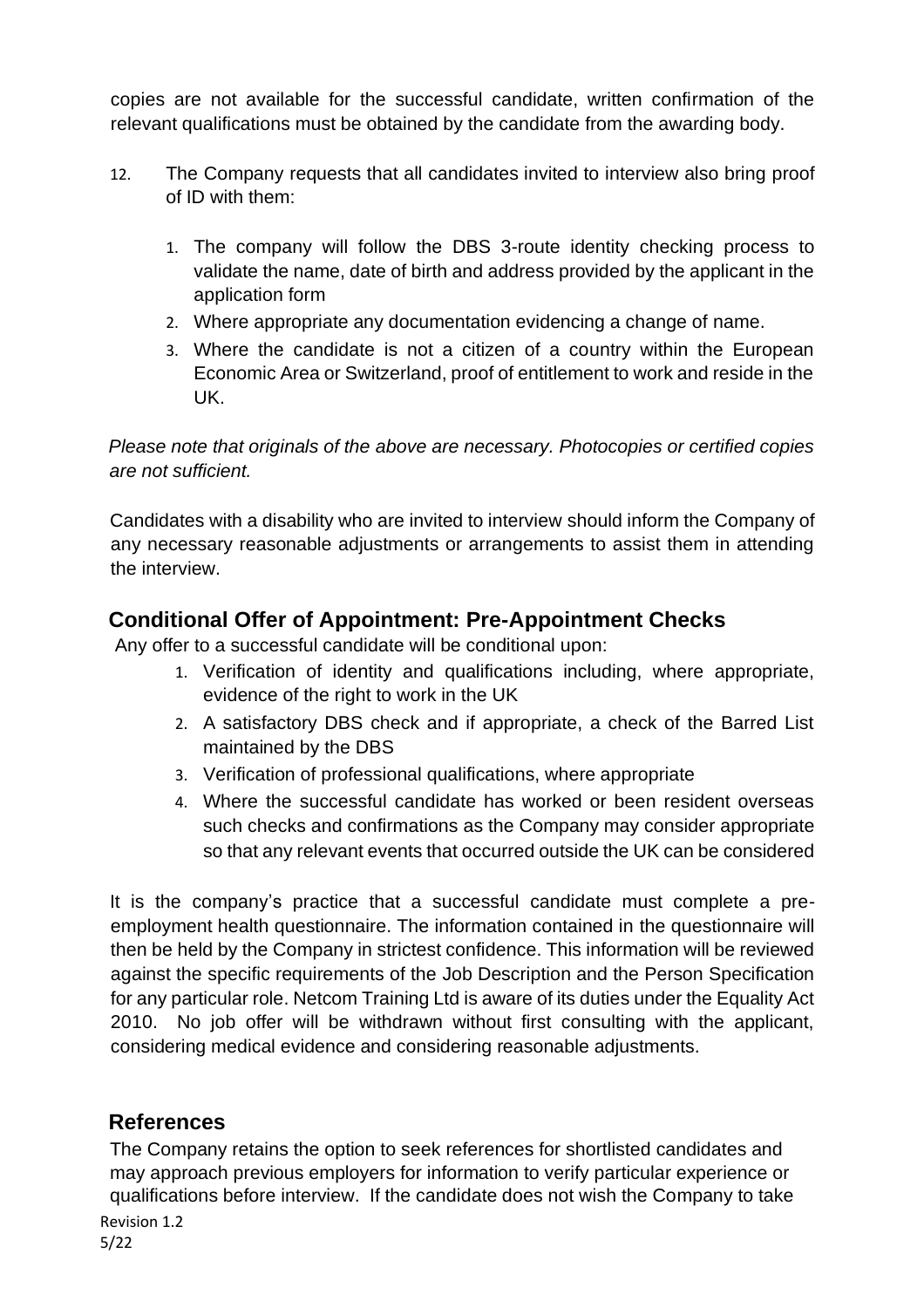up references in advance of the interview, they should notify the Company at the time of applying.

The Company will compare any information that may be provided by referees with that provided by the candidate on the Application Form. Any inconsistencies will be discussed with the candidate.

#### **Retention and Security of Records**

24. The Company will comply with its obligations regarding the retention and security of records in accordance with the DBS Code of Practice and its obligations under its Data Protection Policy. No copies of DBS certificates will be made/retained and only the number of individual checks will be noted, given the available online access to records if the need should arise.

## **Appendix 1**

#### **Policy on the Recruitment of Ex-Offenders**

The Company will not unfairly discriminate against any candidate for employment on the basis of conviction or other details revealed. The Company makes appointment decisions on the basis of merit and ability. If an individual has a criminal record this will not automatically bar him/her from employment within the Company. Instead, each case will be decided on its merits in accordance with the objective assessment criteria set out below.

1. All candidates should be aware that provision of false information is an offence and could result in the application being rejected or summary dismissal if they have been appointed, and a possible referral to the police and/or DBS.

2. It would be unlawful for the Company to employ anyone who is the subject of a disqualifying order made on being convicted or charged with the following offences against children: murder, manslaughter, rape, other serious sexual offences, grievous bodily harm or other serious acts of violence.

3. In the event that relevant information (whether in relation to previous convictions or otherwise) is volunteered by an applicant during the recruitment process or obtained through a disclosure check, the Company will consider the following factors before reaching a recruitment decision:

- whether the conviction or other matter revealed is relevant to the position in question.
- the seriousness of any offence or other matter revealed.
- the length of time since the offence or other matter occurred.
- whether the applicant has a pattern of offending behaviour or other relevant matters.